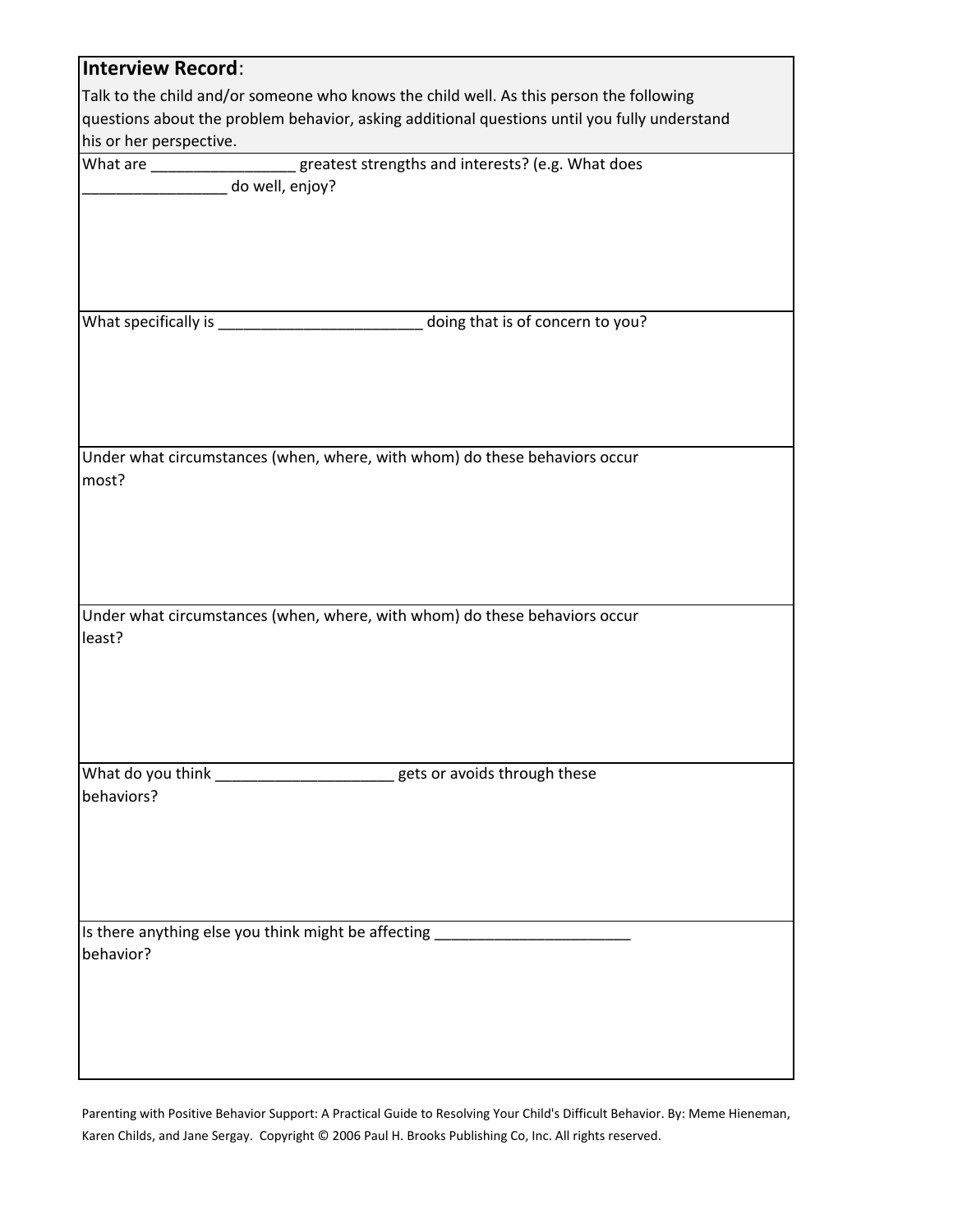## **TIME CHART**

Problem behavior :

List the time periods and/or activities in a typical day in the left-handed in the left-hand column and record the dates in the boxes to the right. Mark the block if the behavior occurs during that time period or activity. Use the column for each recorded day. Record for enough days to notice a pattern in when the behaviors are occurring.

| Activity or time of day | Date: |  |  |  |  |  |
|-------------------------|-------|--|--|--|--|--|
|                         |       |  |  |  |  |  |
|                         |       |  |  |  |  |  |
|                         |       |  |  |  |  |  |
|                         |       |  |  |  |  |  |
|                         |       |  |  |  |  |  |
|                         |       |  |  |  |  |  |
|                         |       |  |  |  |  |  |
|                         |       |  |  |  |  |  |
|                         |       |  |  |  |  |  |
|                         |       |  |  |  |  |  |
|                         |       |  |  |  |  |  |
|                         |       |  |  |  |  |  |
|                         |       |  |  |  |  |  |
|                         |       |  |  |  |  |  |
|                         |       |  |  |  |  |  |
|                         |       |  |  |  |  |  |
|                         |       |  |  |  |  |  |
|                         |       |  |  |  |  |  |
|                         |       |  |  |  |  |  |
|                         |       |  |  |  |  |  |
|                         |       |  |  |  |  |  |
|                         |       |  |  |  |  |  |
|                         |       |  |  |  |  |  |
|                         |       |  |  |  |  |  |
|                         |       |  |  |  |  |  |
|                         |       |  |  |  |  |  |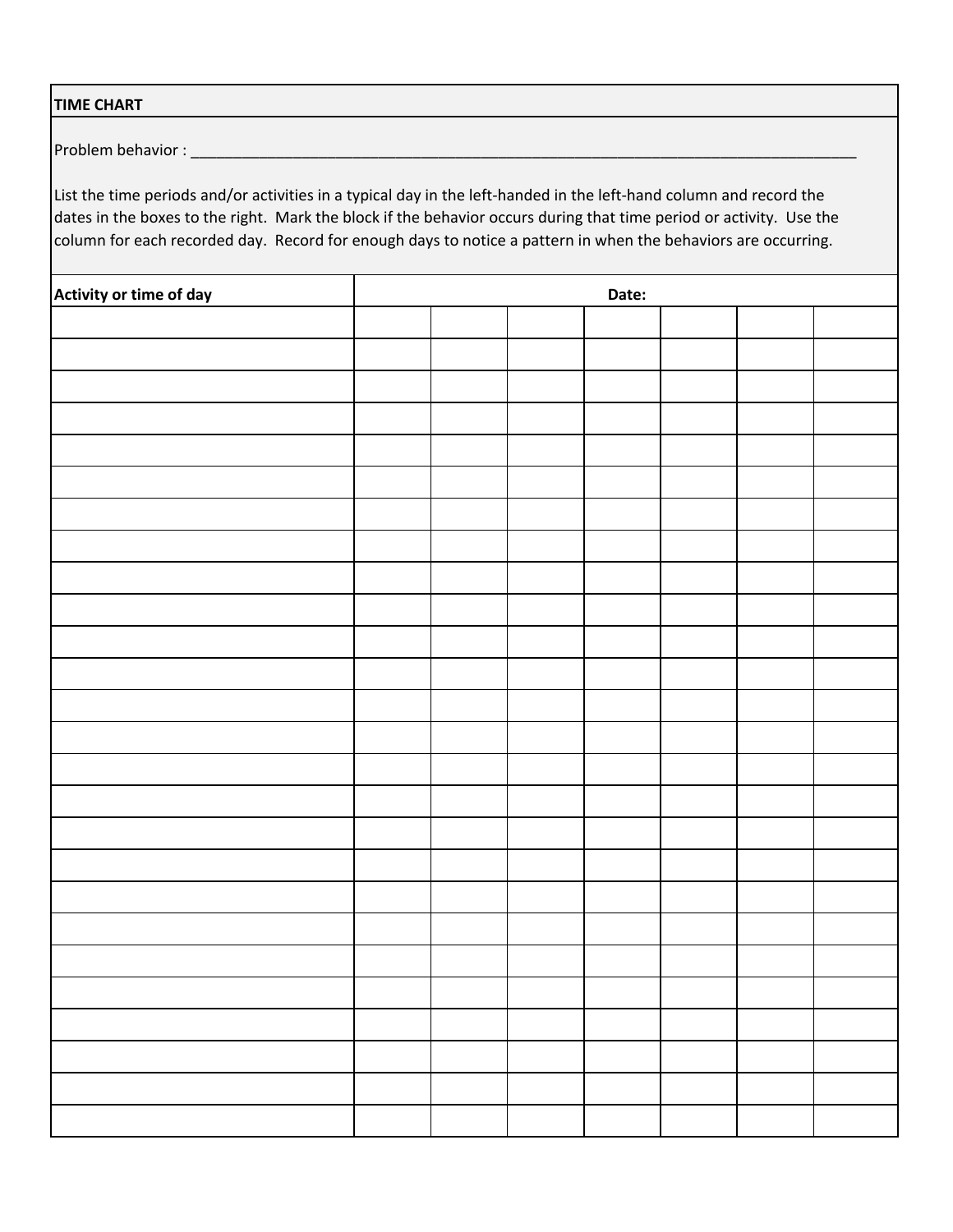Parenting with Positive Behavior Support: A Practical Guide to Resolving Your Child's Difficult Behavior. By: Meme Hieneman, Karen Childs, and Jane Sergay. Copyright © 2006 Paul H. Brooks Publishing Co, Inc. All rights reserved.